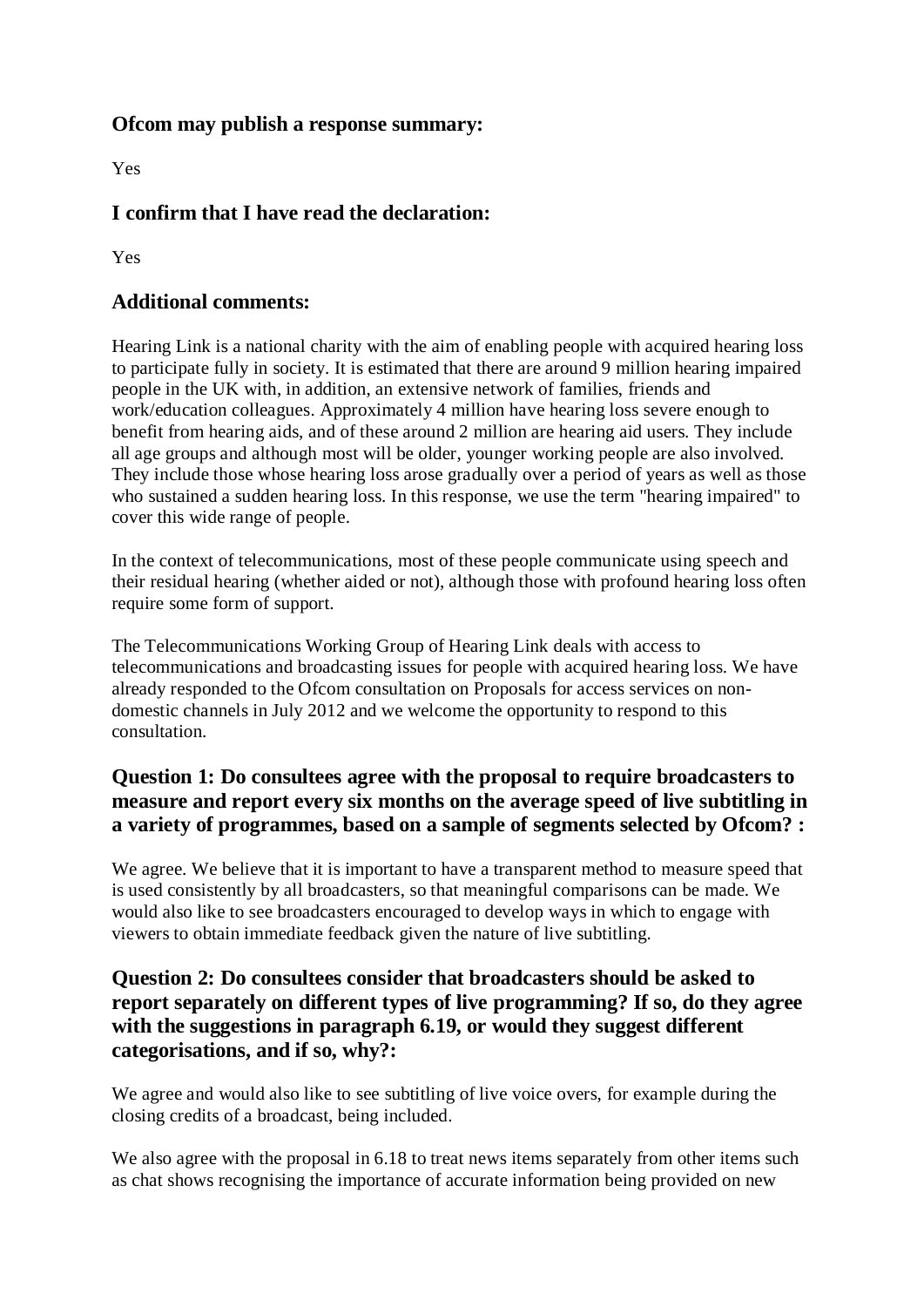items, whilst with light entertainment the priority my be more around the speed and keeping up with the program.

## **Question 3: Do consultees consider that the guidance on subtitling speeds should be reviewed? Do consultees agree that, for the time being, it would not be appropriate to set a maximum target for the speed of live subtitling? If not, please explain why.:**

We have concerns about the problems faced by some deaf viewers when speeds exceed 200 wpm. However, a regulatory cap would seem impracticable and we agree with Ofcom's conclusion that a maximum target is not appropriate at this stage.

#### **Question 4: Do consultees agree that it would not be appropriate at this stage to set a maximum target for latency? If not, please explain why.:**

We agree that it is probably best to obtain more information on what is actually possible and to review the guidance in the Code on Television Access services.

## **Question 5: Do consultees agree with the proposal to require broadcasters to measure and report every six months on error rates, on the basis of excerpts selected by Ofcom from a range of programmes?:**

We agree. We also agree with the proposal to require reporting on serious errors as well as gross error rates. We are keen to understand in more detail what action could be possible in the event of consistently high error rates by broadcasters.

## **Question 6: Do consultees have any views on the advantages and disadvantages of scrolling versus block subtitles for live-subtitled programmes? Taking account of both the advantages and disadvantages, which approach would consultees prefer, and why?:**

The consensus on several fronts seems to be that block subtitles are best. However, the example of scrolling subtitles in the consultation Vimeo is such a bad example of subtitling that one cannot ascertain whether it might be better or worse. We believe that further work is needed in this area.

## **Question 7: What are the factors that might facilitate or hinder the insertion of a delay in live transmissions sufficient to improve the quality of subtitling? Ofcom would particularly welcome the views of broadcasters on this question.:**

We are not in a position to comment on any technical reasons for or against the insertion of a delay. However, we can see every advantage for inserting a delay from the point of view of hearing impaired viewers.

As well as the observation (6.44) that a Dutch broadcaster considers delays of the order of 20secs to be acceptable, we note that BBC guidelines include the following:

There may be very rare occasions when the BBC as the host broadcaster of an event does not have a say in the choice of acts, their running order or the material to be performed. When